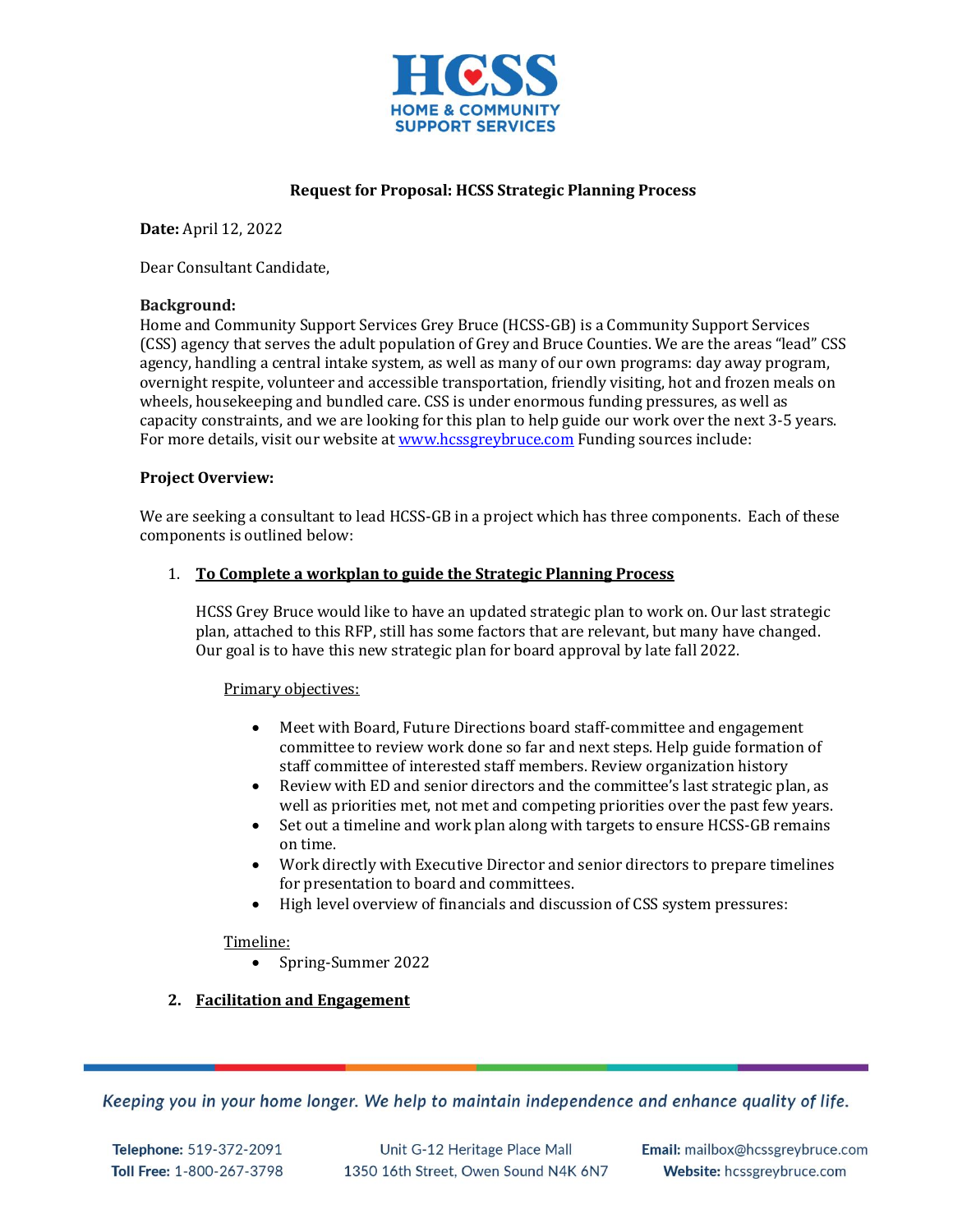

To help HCSS-GB envision their mission, vision and values through facilitation of staff and board. Review engagement plan for other partners, including healthcare, social services, corporate, donors, clients and volunteers.

Deliverables for Part 2:

- Support development of mission, vision and values through a facilitated session at AGM in June (in person, virtual or combination)
- Review stakeholder mapping group already underway
- Review and provide feedback on development of list of key questions, tools and methods of stakeholder feedback
- Help co-ordinate data and feedback from stakeholders

### Primary Objective:

 Facilitate high priority groups including staff and board and support engagement of other groups including volunteers, clients and partners

### Timeline:

• Summer 2022

## **3. Help develop the plan**

Based off facilitation with staff, and engagement processes, support the creation of strategic planning priorities

Deliverables for Part 3

- Review with staff and board groups the strategic priorities arising from engagement and facilitation processes
- Develop supporting objectives (implementation plan)
- Develop an overview and finished draft plan to present to full board, including monitoring plan and key metrics/success indicators

#### Primary Overview

 Develop draft plan to present to board, that can be updated, monitored and measured

#### Timeline

• Fall 2022

**Total Budget**: \$15, 000

Keeping you in your home longer. We help to maintain independence and enhance quality of life.